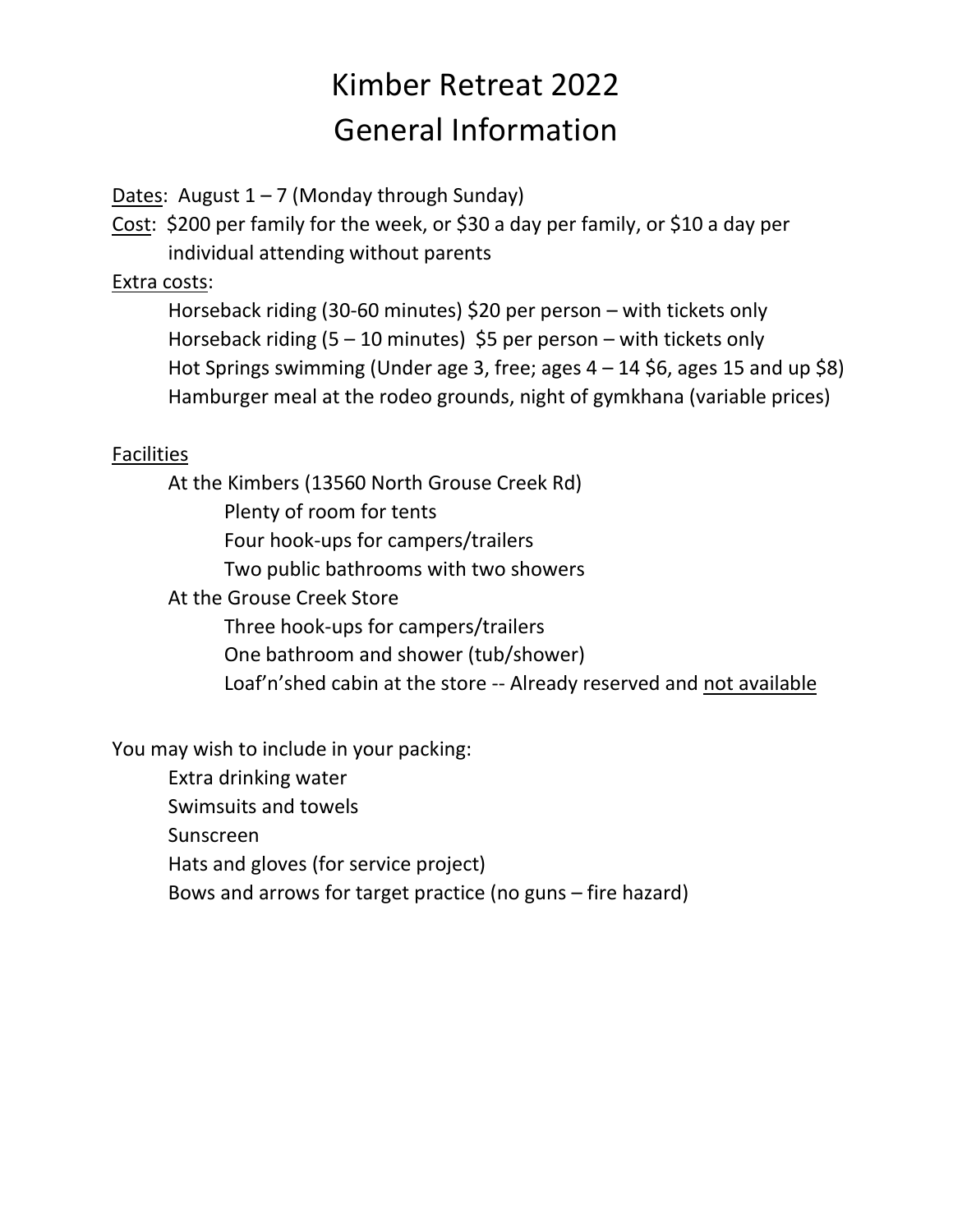# Agenda for Monday, August 1

### **Aug 1--Monday**

- Arrive and set up
- Register in the Boardroom
- Everyone on their own for breakfast/lunch, this day only
- Mingle and chat until evening

6:00 pm -- Supper

Sloppy Joes Chips Veggie plate Soda drinks and water

7:30 pm – FHE -- Welcome Meeting and guest speaker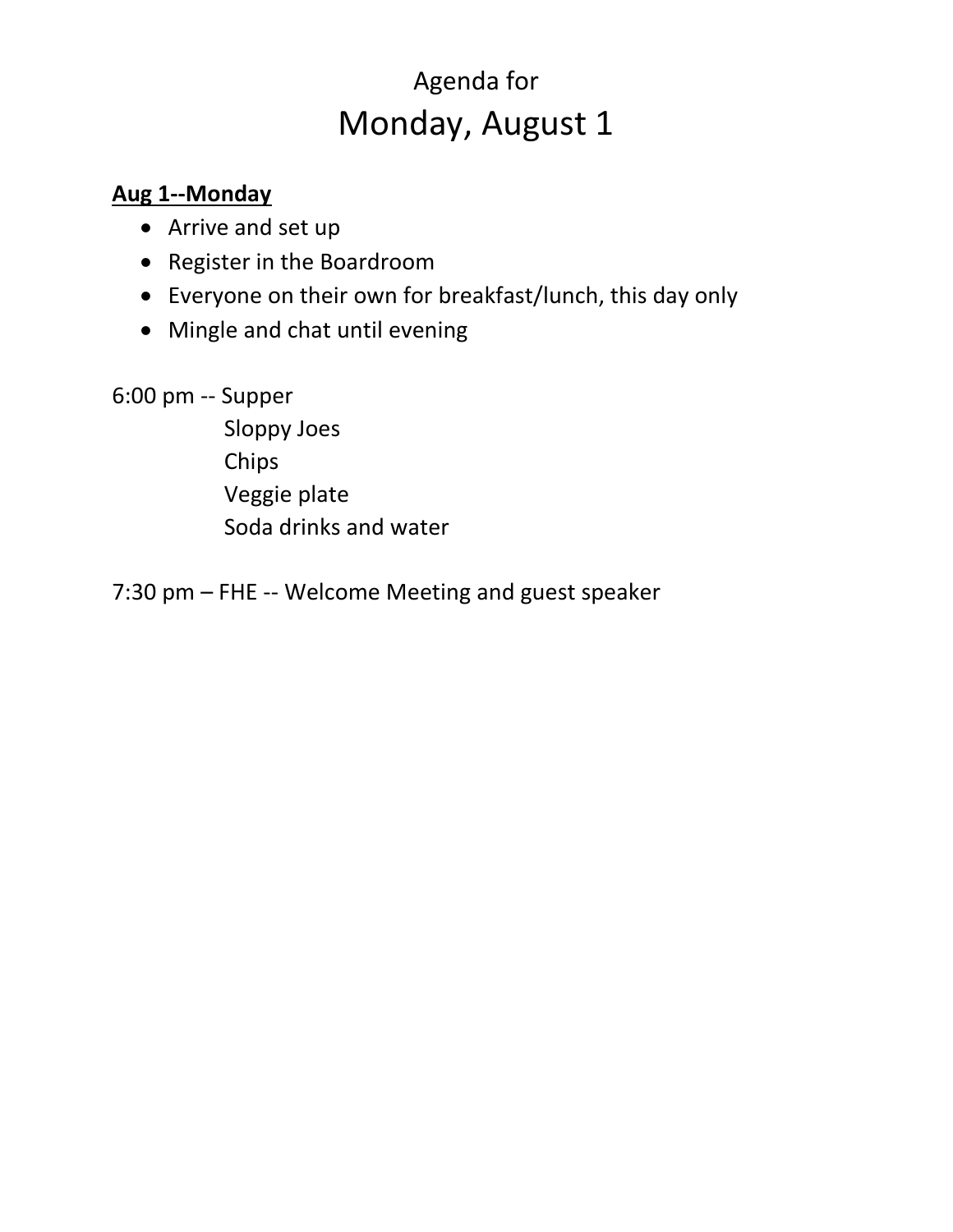## Agenda for Tuesday, August 2

Main event: Hot dog/marshmallow roast & cowboy sing

8:00 am: Breakfast -- Grandpa's creepy crepes & scrambled eggs, Bacon and orange juice

9:00 – 12:00: Morning Devotional with special guest speakers

Noon – Lunch

Raman Noodles/pasta/mac'n'cheese Sandwiches (various – meat, cheese, PB&J) Soda drinks/water

Afternoon options:

Ceramic painting (cost) Cartoon drawing with Grandma Kimber Wood burning class Horseback riding (cost) 5-mile fun-run from Kimber's house to the Grouse Creek Store and back;  $(1^{st}, 2^{nd}, 3^{rd}$  place winners)

6:30 – Supper: Hot dog roast/marshmallow/s'mores; chips & dip, porc'n'beans, salad

Evening: Sing-along with the cowboys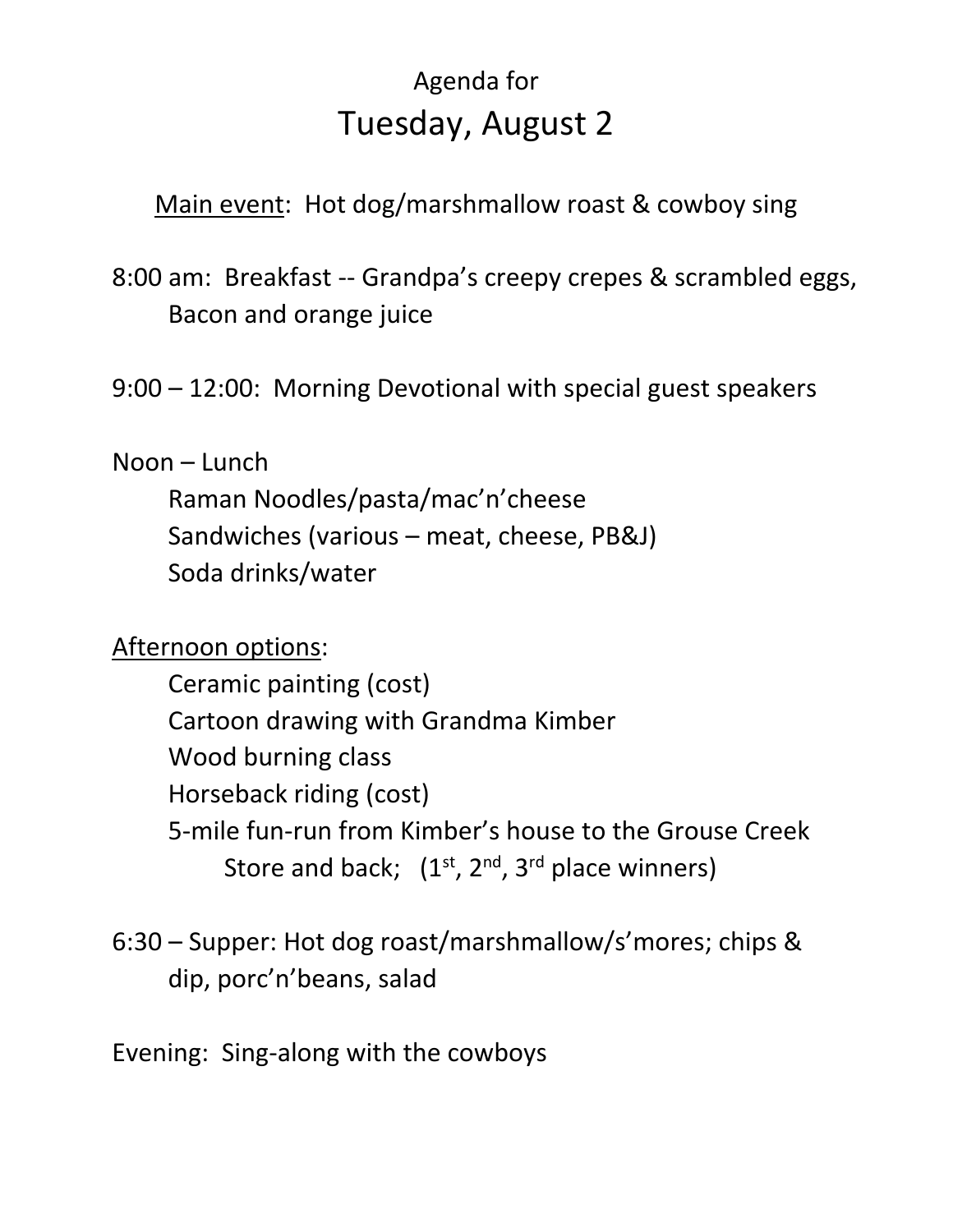## Agenda for Wednesday, August 3

Main event: Western Movie night

- 8:00 -- Breakfast yogurt, fruit, boiled eggs, breakfast rolls, Cold cereal, milk and orange juice. \* Pack sack lunches (cheese or peanutbutter sandwich, Apple or grapes, drink, cookie, baby carrots)
- 10:30 -- Hot Springs for swimming (1½ hr drive on dirt road) the pool is open for our group at noon; Public at 1:00
- Lunch sack lunches
- 2:00 6:00 Hike the City of Rocks (not far from the Hot Springs pool)
- 6:30 -- Supper Chili and cornbread, fresh fruit, drinks
- 7:30 Special Guest Speaker
- 9:00 11:00 -- Western Movie Night; bring blankets!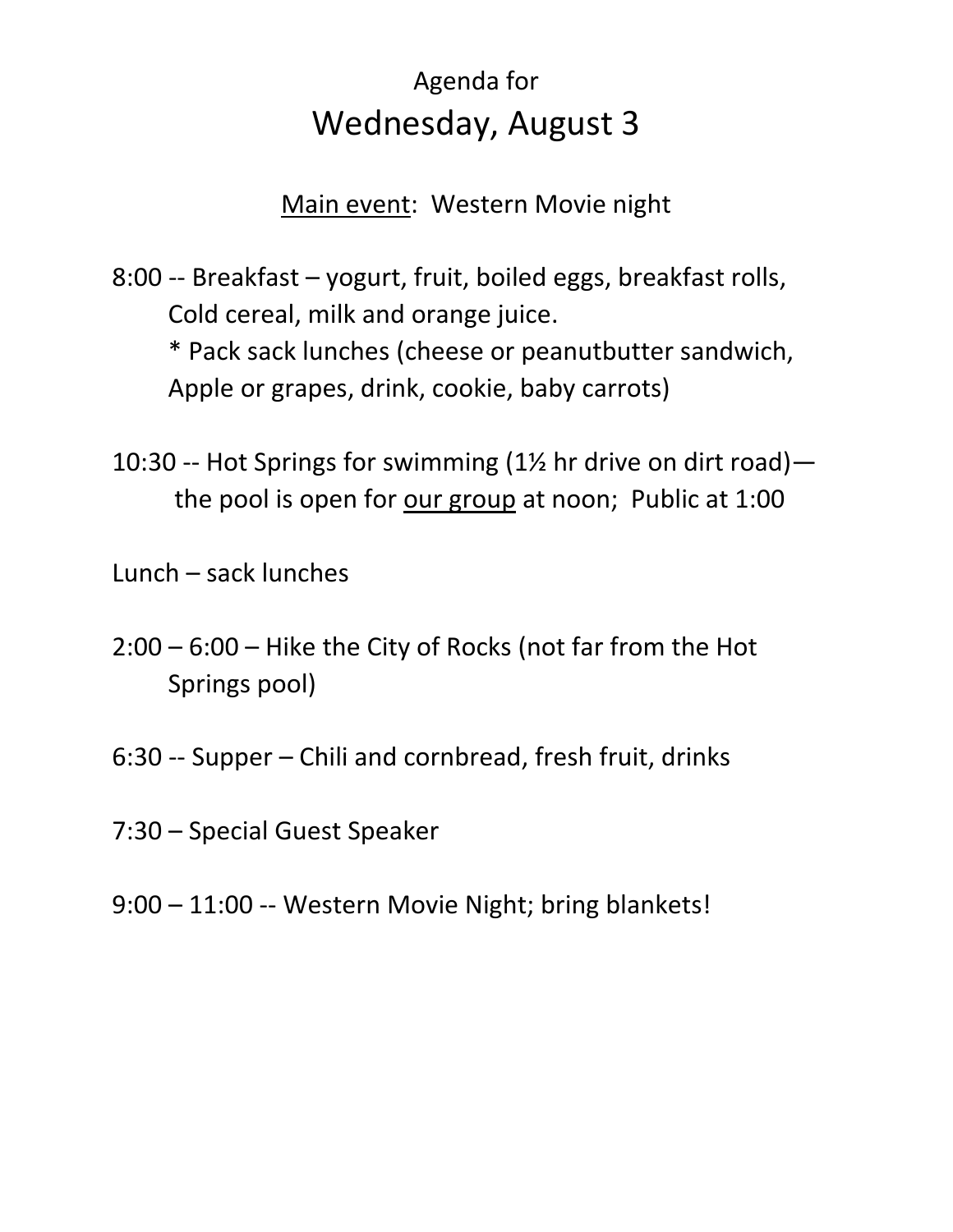## Agenda for Thursday, August 4

### Main event: Gymkhana Rodeo

8:00 – Breakfast – Cold Cereals and fruit, with juice & toast

9:00 – 12:00: Devotional and special guest speakers

12:30—Lunch Stew Fruit cups

Chips **Cookies** Drinks

Afternoon options:

12:00 – 5:00 -- Trip to the Kimber Silver mine & hike Photography class with Sharee Jones Learn how to crochet Board Games Rock painting Run through the sprinklers/backyard fun

5:00 until Dark -- Rodeo grounds – Gymkhana rodeo; Watch barrel racing, roping, etc. Hamburger meals available to buy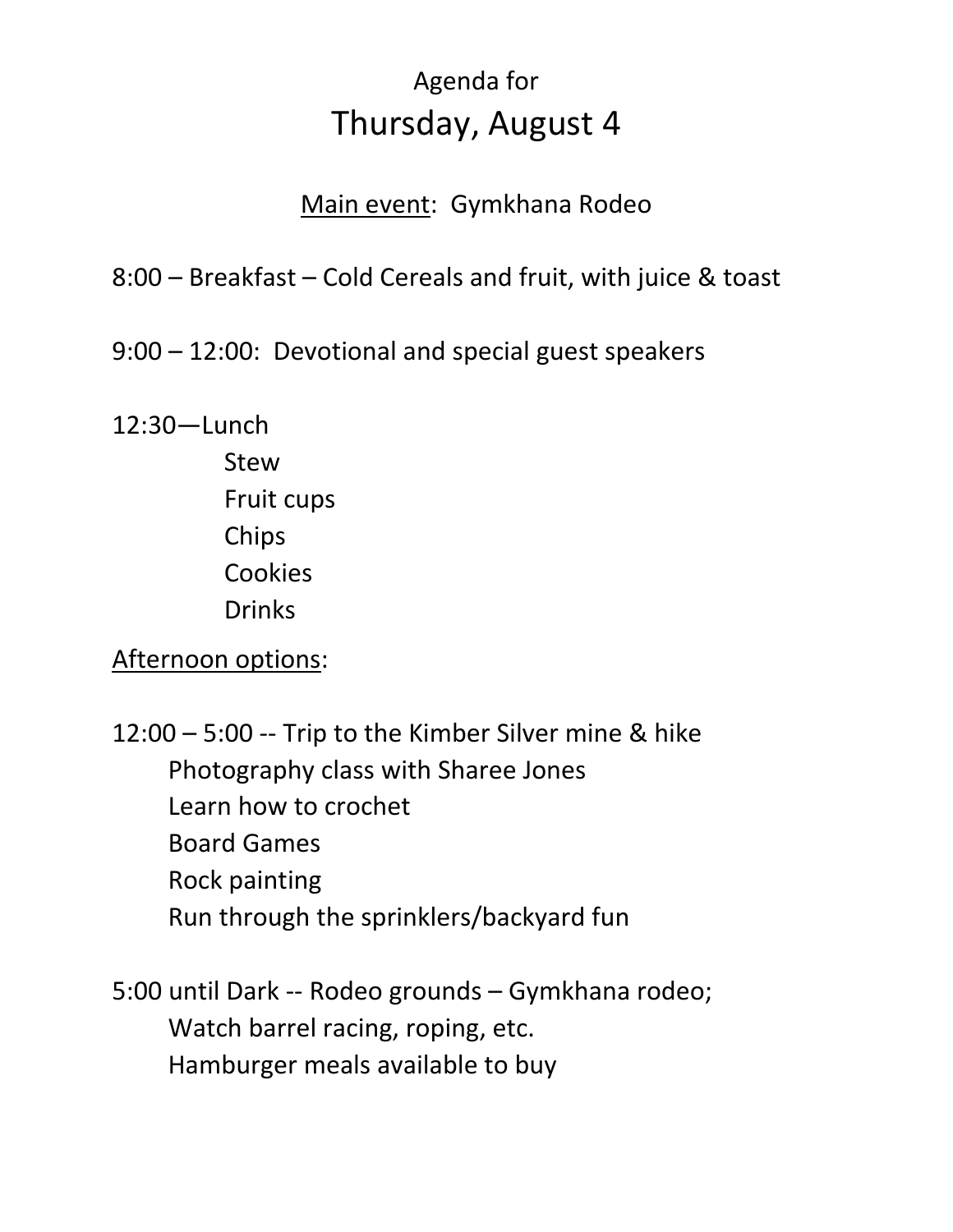## Agenda for Friday, August 5

### Main event: Family Western Dance

8:00 – Breakfast – Pancakes and bacon & eggs, juice

9:00 – 12:00 -- Devotional and special speakers

12:30 -- Lunch – Pizza, bread sticks and soda drinks

### Afternoon options:

 $2:00 - 6:00$ 

Community Service projects Roping Fun with the Thomas's Survival gardening by LeeAnn Capron and family Rock painting Exploring and hiking Board Games Free time

- 6:30 -- Potato Bar with all the trimmings
- 7:30 Special guest speaker
- 9:00 -- Family Dance at the Grouse Creek rodeo grounds Western theme (professional DJ with lights, speakers, bubbles, and mist)  $\circled{c}$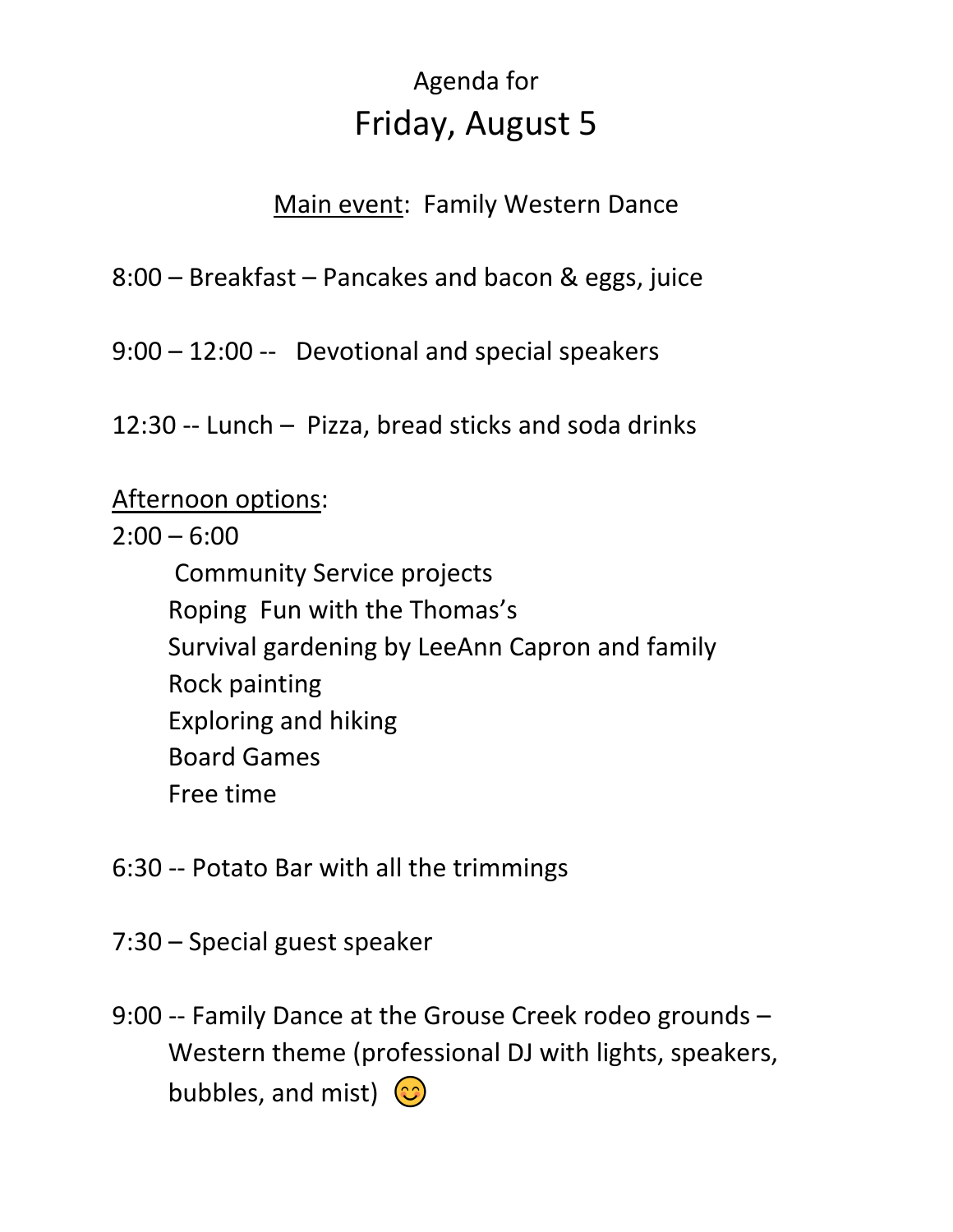### Agenda for Saturday, August 6

Main event: Talent show & KA Graduation Ceremony/speaker

8:00: Breakfast -- Grandpa Kimber's awful waffles with choice of toppings

Contests with prizes:

- 9:30 Hook Date Challenge Book of Mormon Hook Dates
- 10:00 Civil War Tug-of-war
- 10:30 Hatchet throw contest
- 11:00 Wood chopping contest
- 12:00 Jump rope contest
- 12:30 Broad jump/long jump contest
- 1:00 Lunch smorgasbord of choice
- $2:00 Egg$  toss
- 2:30 -- 3-legged race
- 3:00 Darts game/contest
- Free Time -- Water games with water balloons, etc. Kite flying for fun

6:00 – Brazilian Deluxe meal provided by the Rodrigues family

7:30: Talent show, closing devotional with special guest speaker, and KA graduation exercise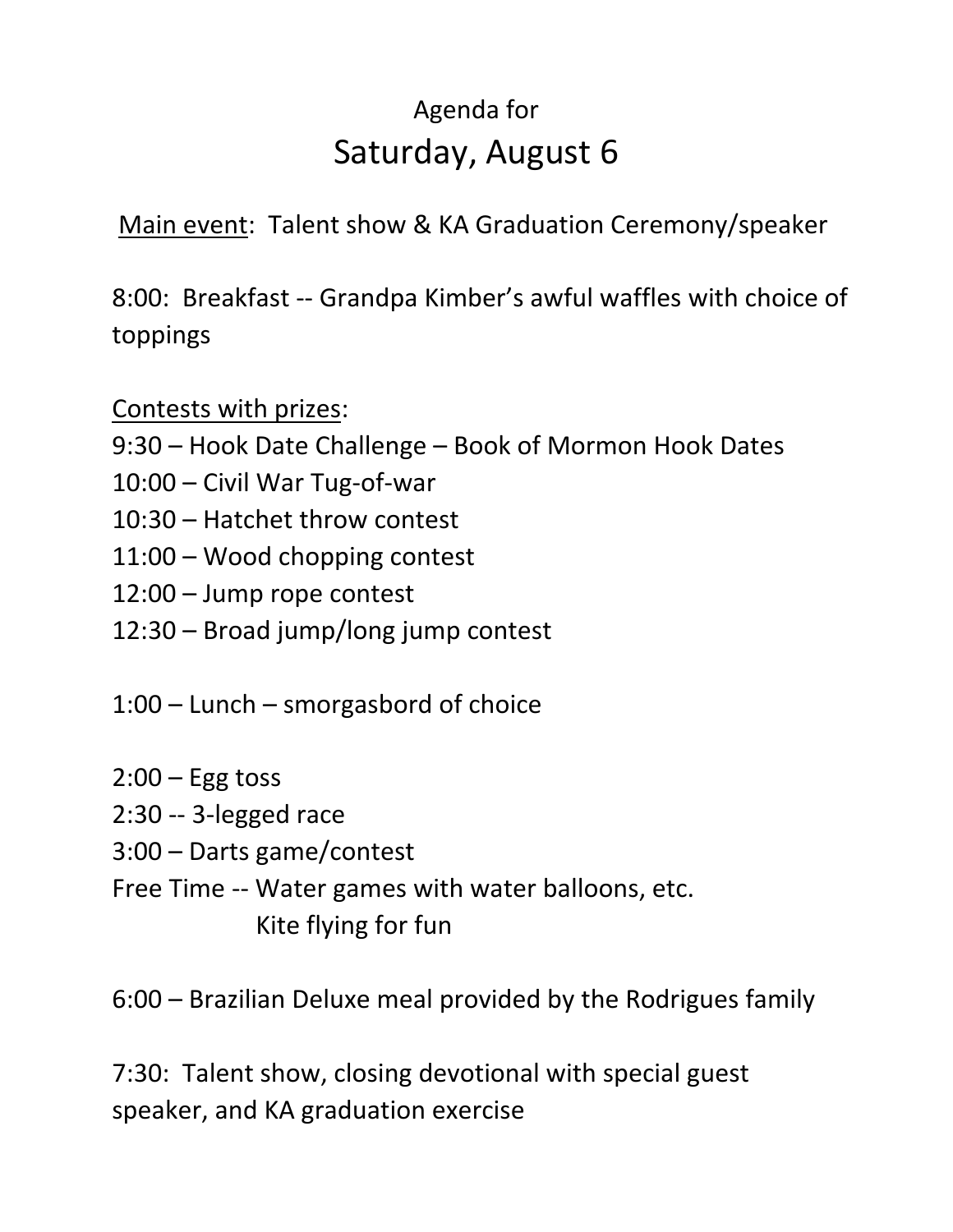## Agenda for Sunday, August 7

Church 11:00, (fast Sunday) sack lunches, break camp

Snacks and cold cereal for those not fasting

Lunch – Sack lunches if desired/left-overs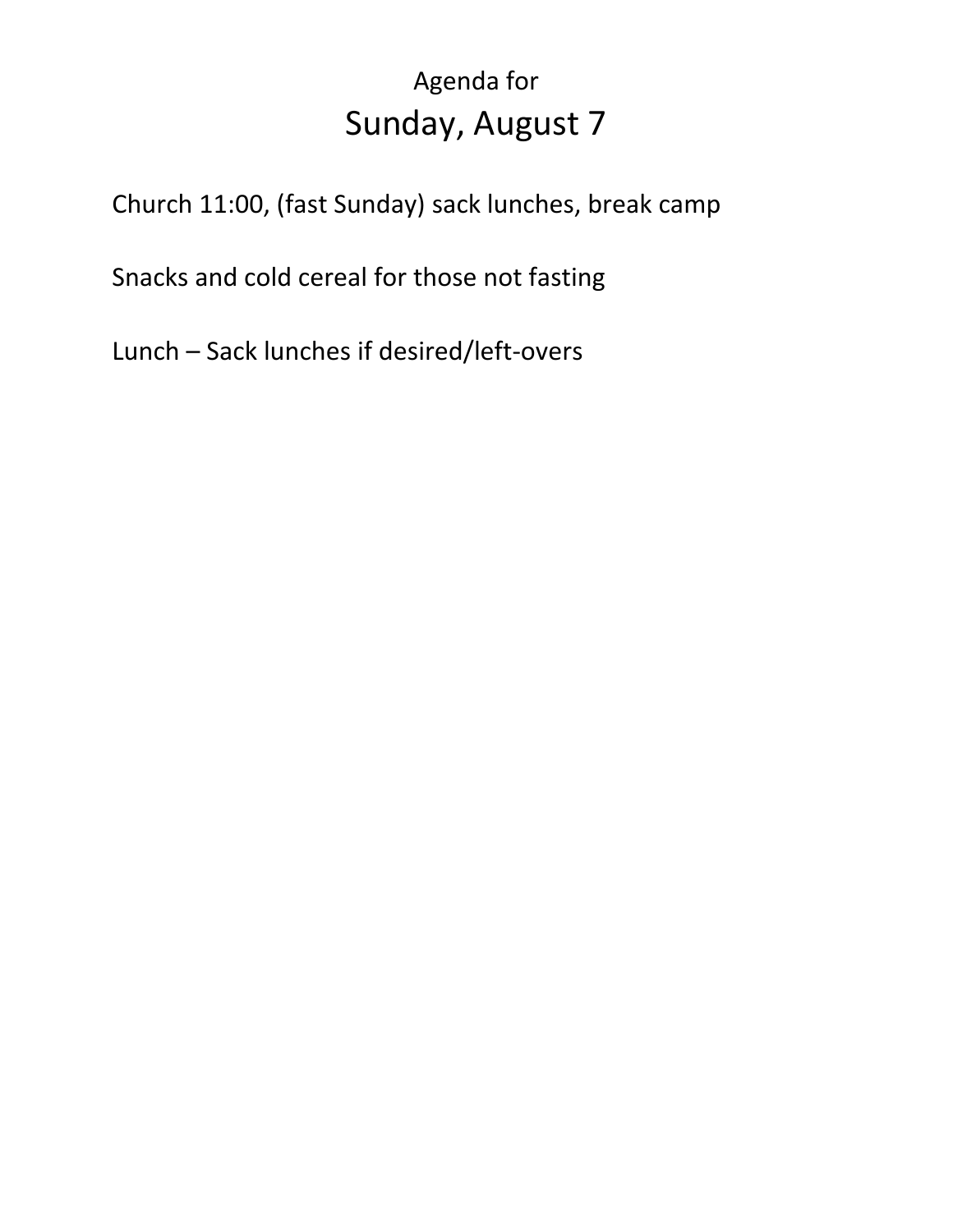**REGISTRATION FORM**



**Kimber Academy Retreat, Grouse Creek Utah 1 – 7 August, 2022**



Please register below and email a **pdf** of this page to [juliannekimber@gmail.com](mailto:juliannekimber@gmail.com) by **1 July 2022.** (You can also text a photo of the page to 801-414-0332)

| Date _________________                                                                         |  |  |
|------------------------------------------------------------------------------------------------|--|--|
|                                                                                                |  |  |
|                                                                                                |  |  |
|                                                                                                |  |  |
| Number attending the retreat ________                                                          |  |  |
|                                                                                                |  |  |
|                                                                                                |  |  |
|                                                                                                |  |  |
|                                                                                                |  |  |
|                                                                                                |  |  |
|                                                                                                |  |  |
| For lodging I/we will be bringing $\Box$ A tent $\Box$ RV $\Box$ Trailer $\Box$ Pop-up trailer |  |  |
|                                                                                                |  |  |
| I/We will be staying for ______ days, and will be paying a total amount of \$_______           |  |  |
| $\Box$ By check $\Box$ By Venmo (@julianne-kimber) $\Box$ By cash when we arrive               |  |  |

**Please check the following activities you and/or your family would like to participate in (some require extra cost)**

- G **Horseback riding (\$20 per hour ride or \$5 for a walk-around) How many?\_\_\_\_\_\_\_\_\_**
- □ Swimming at Hot Springs (see prices for age groups) How many?

- □ Ceramics (\$10 to paint a ceramic figurine) How many?
- 
- $\Box$  Participating in the Talent Show (indicate talent)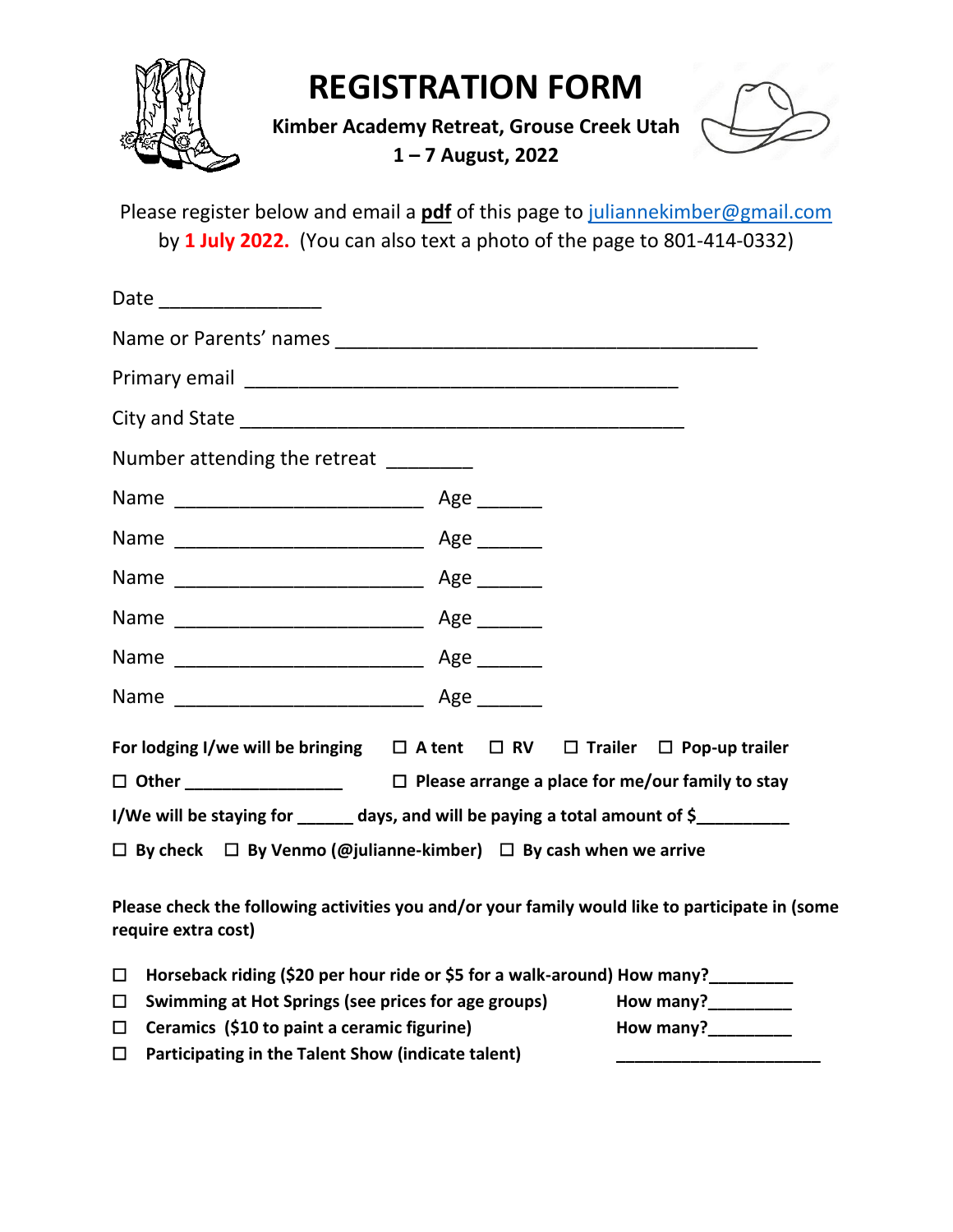### **WOULD YOU LIKE TO VOLUNTEER?**

Please indicate any of the following if you wish to volunteer, and email a **pdf** of this page to [juliannekimber@gmail.com](mailto:juliannekimber@gmail.com) by **1 July 2022.** 

(You can also just text your preference, with your **name**, to 801-414-0332)

| $\Box$ Handle tickets for horseback riding Tuesday<br>$\Box$ Help organize contests on Saturday<br>$\Box$ Family Dance on Friday -- decorations<br>□ Technician for Movie Night on Wednesday<br>$\Box$ Help drive to the Kimber silver mine (dirt road)<br>$\Box$ Water games (balloons, squirt guns, sprinklers)<br>$\Box$ Daily runs to the nearby land fill with garbage |  |  |
|-----------------------------------------------------------------------------------------------------------------------------------------------------------------------------------------------------------------------------------------------------------------------------------------------------------------------------------------------------------------------------|--|--|
| (Supplies for various events and games will be provided)                                                                                                                                                                                                                                                                                                                    |  |  |
| Anything you'd like to teach during the afternoons? $\Box$ YES<br>$\square$ NO                                                                                                                                                                                                                                                                                              |  |  |
|                                                                                                                                                                                                                                                                                                                                                                             |  |  |
|                                                                                                                                                                                                                                                                                                                                                                             |  |  |

*(Please sign and return the following page)*